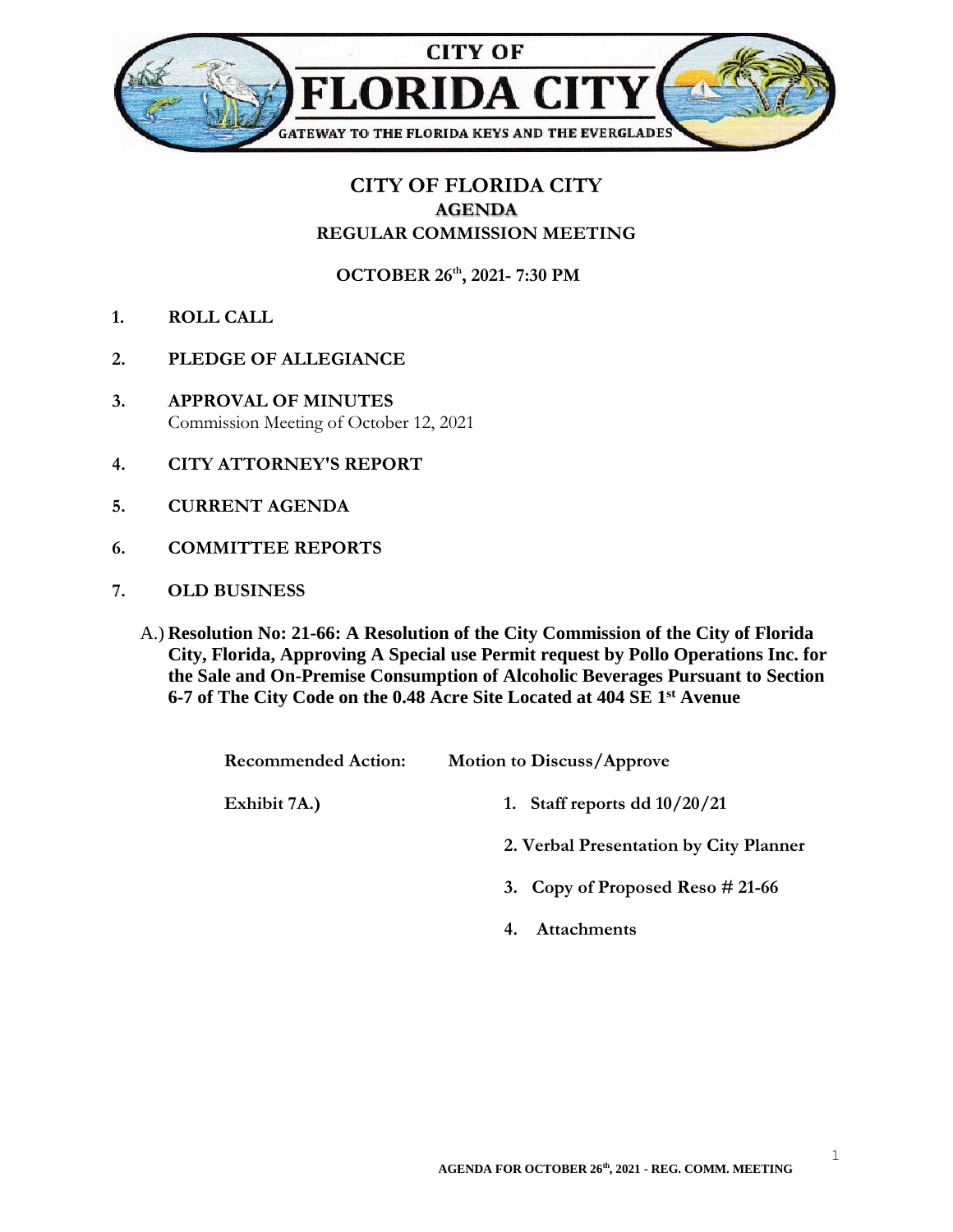B.) **Resolution No: 21-87: A Resolution of the City Commission of the City of Florida City, Florida, Approving A Special Use Permit Request by Mary Ann Suri to allow an Adult Living Facility to Operate on the 0.52 Acre parcel Located at 34 SW 5th Avenue; Providing for Expiration – Public Hearing No: 21-11 Applicant: Mary Ann Suri**

| <b>Recommended Action:</b> | <b>Motion to Discuss/Approve</b>                                                              |
|----------------------------|-----------------------------------------------------------------------------------------------|
| Exhibit 7B.)               | 1. Staff report from City Planner dd<br>$10/12/21$ & Memo from Comm. Dev.<br>Dir. dd 10/22/21 |
|                            | 2. Verbal Presentation by City Planner                                                        |
|                            | 3. Copy of Proposed Reso $#21-87$                                                             |
|                            | 4. Attachments                                                                                |
|                            |                                                                                               |

## **8. NEW BUSINESS**

**A.) Resolution No: 21-65: A Resolution of the City of Florida City, Florida, Establishing New Monthly Service Charges for the Collection and Disposal of Recyclables**

| <b>Recommended Action:</b> | <b>Motion to Discuss/Approve</b>       |
|----------------------------|----------------------------------------|
| Exhibit 8A.)               | 1. Copy of Proposed Reso $\# 21-65$    |
|                            | 2. Verbal Presentation by Dir. of Fin. |
|                            | Attachments                            |

**B.) Resolution No: 21-82: A Resolution of the City Commission of the City of Florida City, Florida, Authorizing Amendment 1 to the Contract Between the City of Florida City and HG Construction Development & Investment, Inc. Dated January 13, 2021 concerning the Florida City Project Loren Roberts Park Improvements CDBG NR FFY 2017 Modifying the Contract Schedule of Values and Reallocating Available Funds Within the Contract to the Contingency; Providing for Authorization; Providing for an effective date**

| <b>Recommended Action:</b> | <b>Motion to Discuss/Approve</b>        |
|----------------------------|-----------------------------------------|
| Exhibit 8B.)               | 1. Copy of Proposed Reso $\#$ 21-82     |
|                            | 2. Verbal Presentation by City Engineer |
|                            | 3. Attachments                          |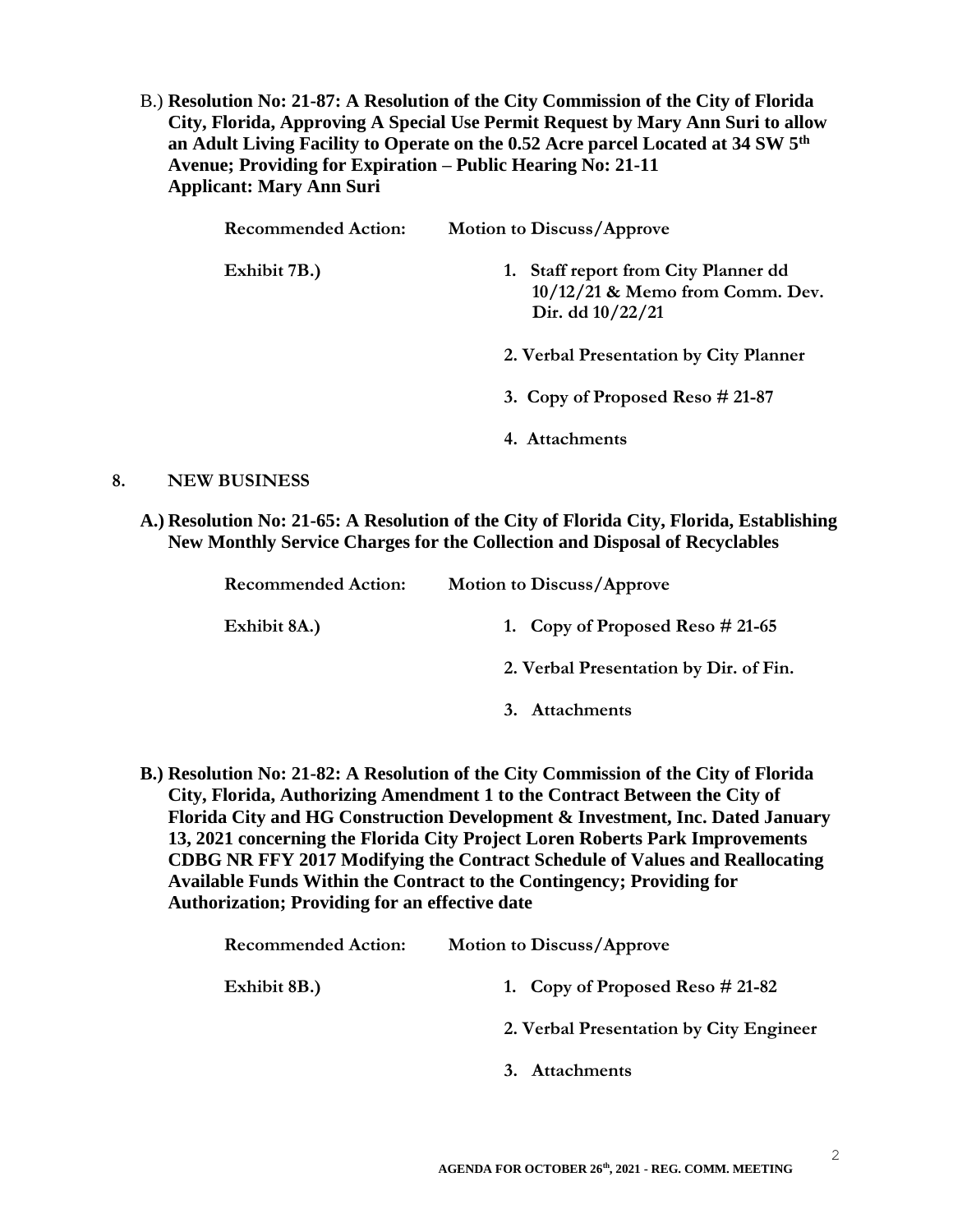C.) **Resolution No: 21-83: A Resolution of the City Commission of the City of Florida City, Florida, Authorizing the Mayor to Execute Change Order 1 to the Contract Between the City of Florida City and HG Construction Development & Investment, Inc. dated January 13, 2021 Concerning the Florida City Project Loren Roberts Park Improvements CDBG NR FFY 2017 Including in the Contract Necessary Pavement Improvements to the City Water Treatment Plant Yard, Providing for Authorization, Providing for an Effective Date**

| <b>Recommended Action:</b> | <b>Motion to Discuss/Approve</b>         |
|----------------------------|------------------------------------------|
| Exhibit 8C.)               | 1. Memo from City Engineer dd $10/20/21$ |
|                            | 2. Verbal Presentation by City Engineer  |
|                            | 3. Copy of Proposed Reso $\#$ 21-83      |
|                            | Attachment                               |

D.) **Resolution No: 21-84: A Resolution of the City of Florida City, Florida, Approving the tentative Plat of "Modabi Villas", A Subdivision with 48 Lots and One (1) Tract "A", Located on the Southwest corner of the Intersection of Arthur Vining Davis Parkway (SW 336th St) and NW 6th Ave, Florida City, FL**

| <b>Motion to Discuss/Approve</b>         |
|------------------------------------------|
| 1. Memo from City Engineer dd $10/19/21$ |
| 2. Verbal Presentation by City Engineer  |
| 3. Copy of Proposed Reso $\#$ 21-84      |
|                                          |

E.) **Resolution No: 21-85: A Resolution of the Mayor & City Commission of the City of Florida City, Florida, Authorizing the expenditure of 2021 Justice Assistance Grant program in the amount of \$26,444**

| <b>Recommended Action:</b> | <b>Motion to Discuss/Approve</b>         |
|----------------------------|------------------------------------------|
| Exhibit 8E.)               | 1. Memo from Chief Taylor dd $10/19/21$  |
|                            | 2. Verbal Presentation by Evelin Simpson |
|                            | 3. Copy of Proposed Reso $\#$ 21-66      |
|                            | <b>Attachments</b>                       |

3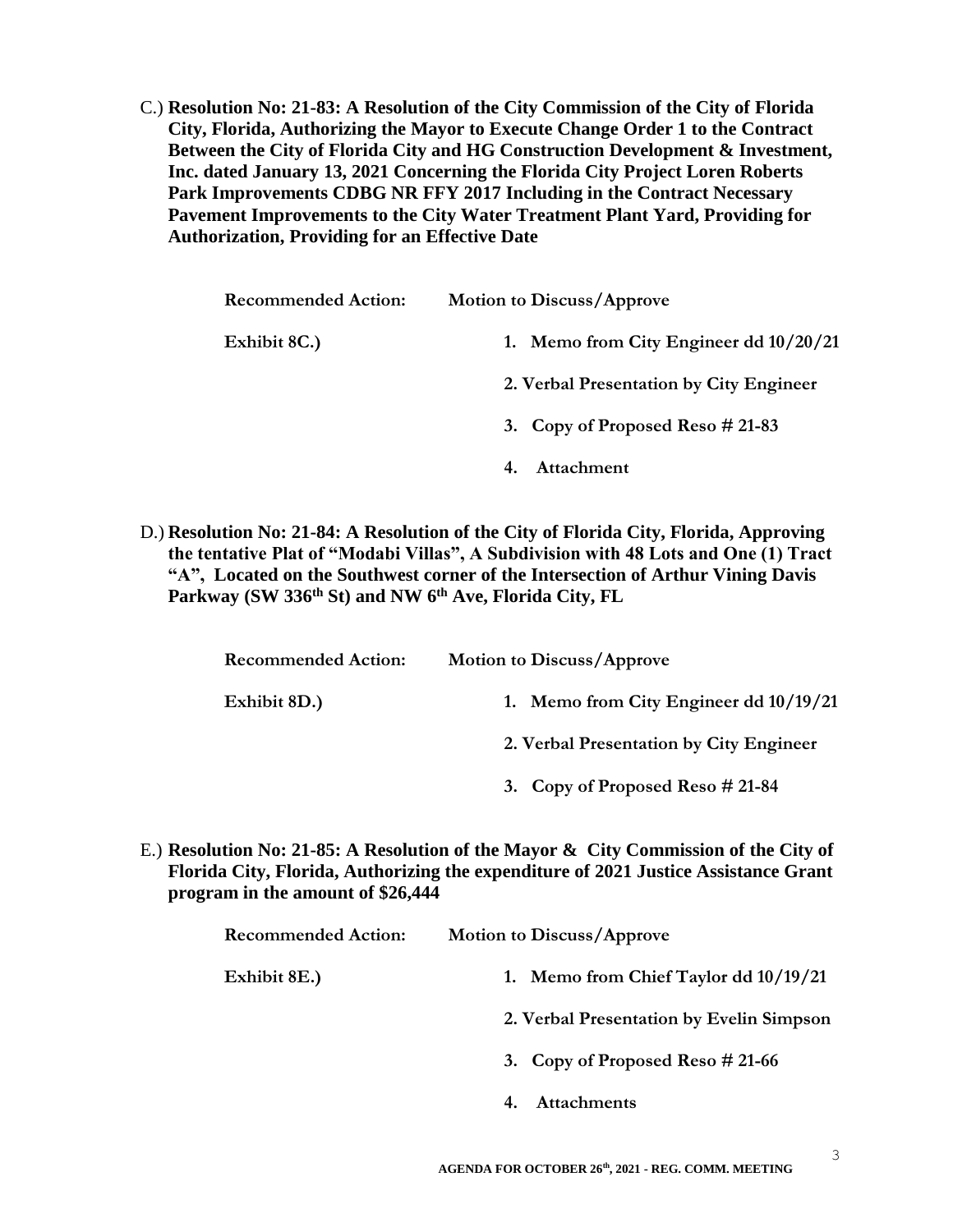F.) **Resolution No: 21-86: A Resolution of the City of Florida City, Florida, Amending Resolution No: 21-64; Establishing New Monthly Service Charges for the Collection & Disposal of Solid Waste**

| <b>Recommended Action:</b> | <b>Motion to Discuss/Approve</b>      |
|----------------------------|---------------------------------------|
| Exhibit 8F.)               | 1. Copy of Proposed Reso $#21-86$     |
|                            | 2. Verbal Presentation by Dir. of Fin |
|                            | 3. Copy of Reso $#21-64$              |

G.) **Resolution No: 21-88: A Resolution of the City Commission of the City of Florida City, Florida, Approving A Special Use Permit request by Daniel Puder to Allow a Vocational School to operate on the 0.95 Acre parcel located at 33004 US Highway No: 1; Providing for expiration – Public Hearing No: 21-14-Daniel Puder**

| <b>Recommended Action:</b> | <b>Motion to Discuss/Approve</b>                                        |
|----------------------------|-------------------------------------------------------------------------|
| Exhibit 8G.)               | 1. Staff report dd $10/14/21$ & Memo from<br>Comm. Dev. Dir dd 10/22/21 |
|                            | 2. Verbal Presentation by City Planner                                  |
|                            | 3. Copy of Proposed Reso $\#$ 21-88                                     |
|                            | <b>Attachments</b>                                                      |

H.) **Resolution No: 21-89: A Resolution of the City Commission of the City of Florida City, Florida, Ratifying the Hiring of a Temporary Grant Administer to Administrate Cares Act grants for the Fiscal Years 2020-2021 & 2021-2022 in an Amount not to exceed \$100,000; Providing for an Effective Date**

| <b>Recommended Action:</b> | <b>Motion to Discuss/Approve</b>  |
|----------------------------|-----------------------------------|
| Exhibit 8H.)               | 1. Copy of Proposed Reso $#21-89$ |
|                            | 2. Verbal Presentation by Mayor   |
|                            | 3. Attachments                    |